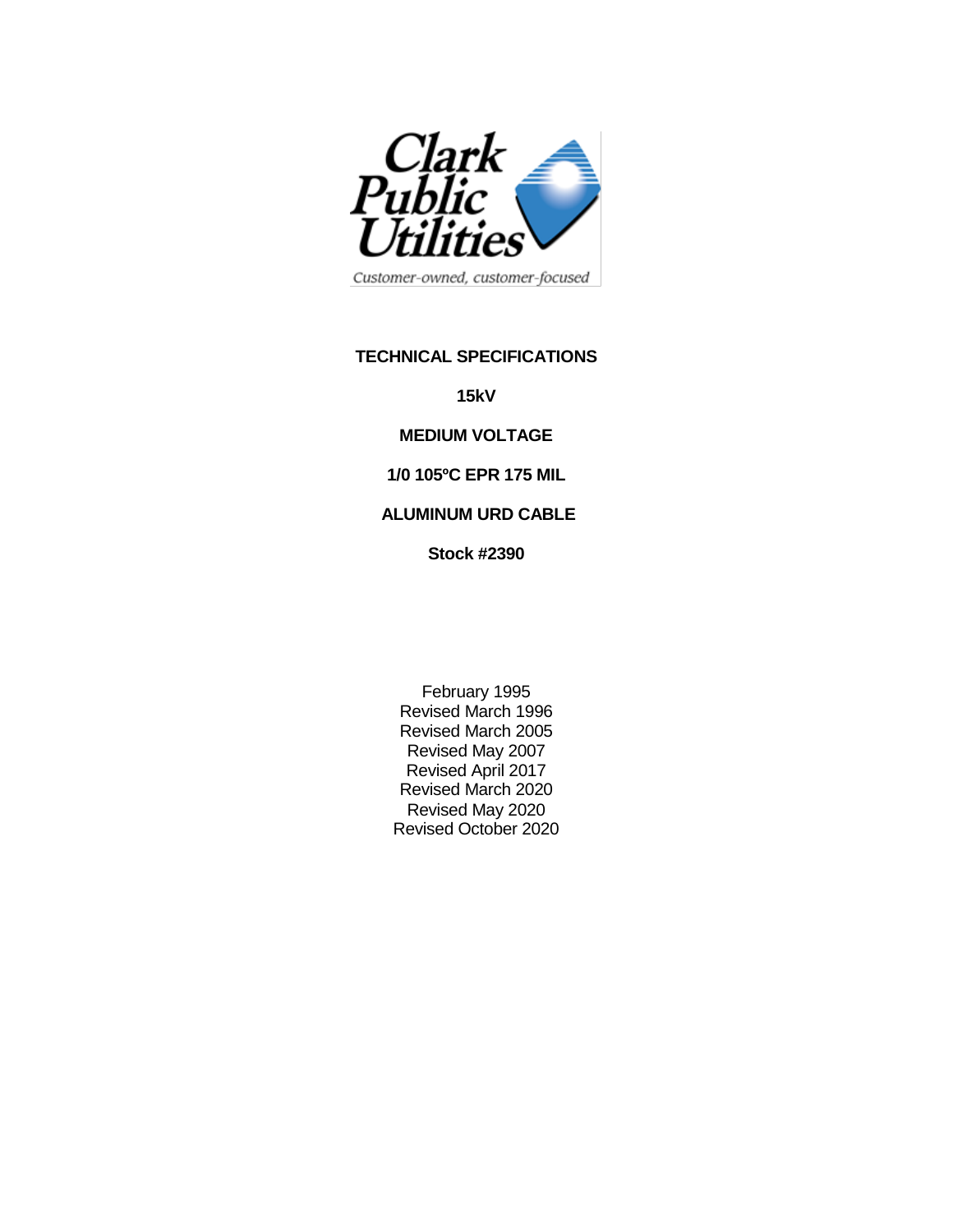### **15kV MEDIUM VOLTAGE 1/0 AL 175 MIL URD CABLE 105ºC EPR**

### **1.0 GENERAL**

### 1.1 Description

This specification covers the technical requirements for 15kV medium voltage, 1/0, Al, 175 mil, jacketed, non-strandfilled, concentric-neutral URD cable. The cable shall consist of one 105ºC ethylene propylene rubber (EPR) insulated central conductor with helically applied copper concentric neutral conductors over the insulation shielding, and an overall jacket of black, linear, low-density polyethylene.

#### 1.2 Applications

The cable shall be suitable for use in single, two, and three-phase 15kV underground distribution systems in residential and commercial applications.

#### 1.3 Service Environment & Operating Requirements

- 1.3.1 The cable shall be suitable for aerial, direct burial, and conduit installations in wet and dry locations with maximum normal operating temperatures to 105°C. The cable shall be suitable for a minimum installation temperature of -10°C without special handling.
- 1.3.2 The cable shall be designed and constructed such that it will operate satisfactorily at emergency operating temperatures to 140°C and short circuit operating temperatures to 250°C as defined by ICEA S-94-649.

# 1.4 Language

All dimensions and specifications communicated to CPU shall be in the English language and shall be in customary English units. Metric units and/or other languages are not acceptable.

# **2.0 REFERENCE STANDARDS**

Reference is made in this specification to the following standards, the latest editions, amendments, and supplements of which shall apply, unless otherwise stated in this specification or in associated purchasing documents:

| AEIC CS-8              | Specifications for Extruded Dielectric Shielded Power Cables Rated<br>5 through 46kV.                              |
|------------------------|--------------------------------------------------------------------------------------------------------------------|
| ANSI <sub>C2</sub>     | <b>National Electrical Safety Code.</b>                                                                            |
| <b>ASTM B231/B231M</b> | Standard Specification for Concentric-Lay-Stranded Aluminum<br>1350 Conductors                                     |
| <b>ASTM B609/B609M</b> | Standard Specification for Aluminum 1350 Round Wire, Annealed<br>and Intermediate Tempers, for Electrical Purposes |
| <b>ICEA S-94-649</b>   | Standard for Concentric Neutral Cables Rated 5 through 46kV                                                        |
| ISO-9001               | Quality Management Systems - Requirements                                                                          |
| NEMA WC 26             | <b>Binational Wire and Cable Packaging Standard</b>                                                                |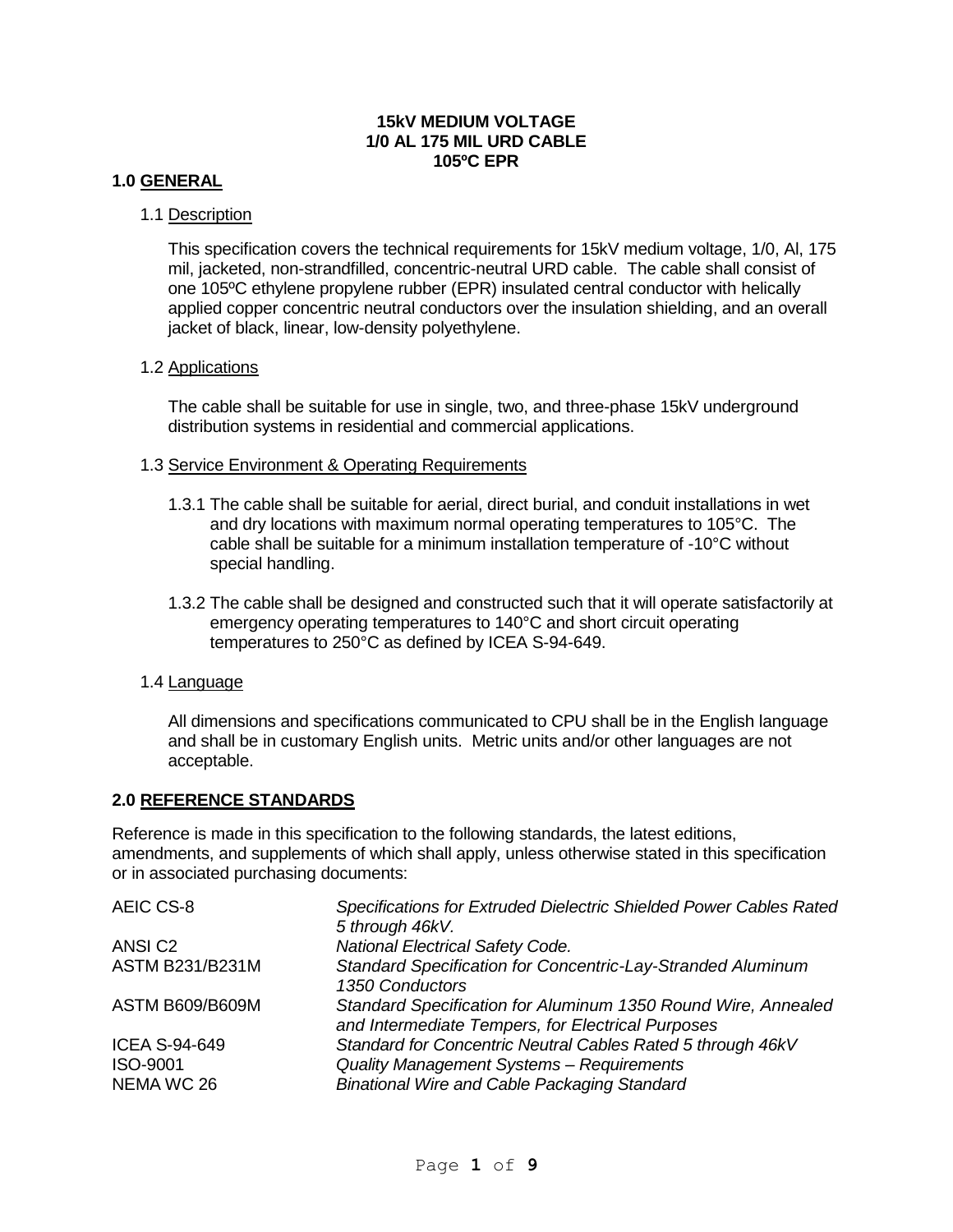# **3.0 MANUFACTURING METHOD**

# 3.1 Extrusion

- 3.1.1 The conductor shielding, insulation, and insulation shielding shall be applied in a triple extrusion process or a two plus one process.
- 3.1.2 All changes or alterations to the critical process parameters of the extrusion line shall be logged in the production log.

#### 3.3 Curing

The curing system during extrusion shall be either a nitrogen, inert gas or steam system.

### 3.4 Cooling

A moisture-free or water cooling process is acceptable.

### **4.0 CONSTRUCTION**

The compound supplied shall be the same as that qualified in the AEIC-ICEA qualification tests.

#### 4.1 Central Conductor

The central conductor shall be uncoated aluminum 1350 or 8000 series, stranded as specified by CPU. Aluminum rod from which conductor is drawn shall be free of defects and corrosion, cleaned of oil and contaminants, and purged of cleaning solvents prior to the drawing process. The conductor surface shall be smooth.

#### 4.1.1 Stranded Conductor

Stranded conductor shall be 8000 series or 1350-H19 or less hard, class B concentric lay, and compressed 3% maximum, in accordance with ASTM B609 and ASTM B231. There shall be no strandfilling/water blocking in the conductor.

# 4.2 Conductor Shielding

- 4.2.1 The conductor shielding shall be a black, extruded, thermosetting, semiconducting or stress-grading material which is compatible with all the materials coming in contact with it. The outer surface of the conductor shielding shall be firmly bonded to the overlying insulation. The shielding shall be easily removable from the conductor. The shielding shall not penetrate past the center of the outside strand layer.
- 4.2.2 The physical and electrical properties of the conductor shield shall be in accordance with the requirements of ICEA S-94-649.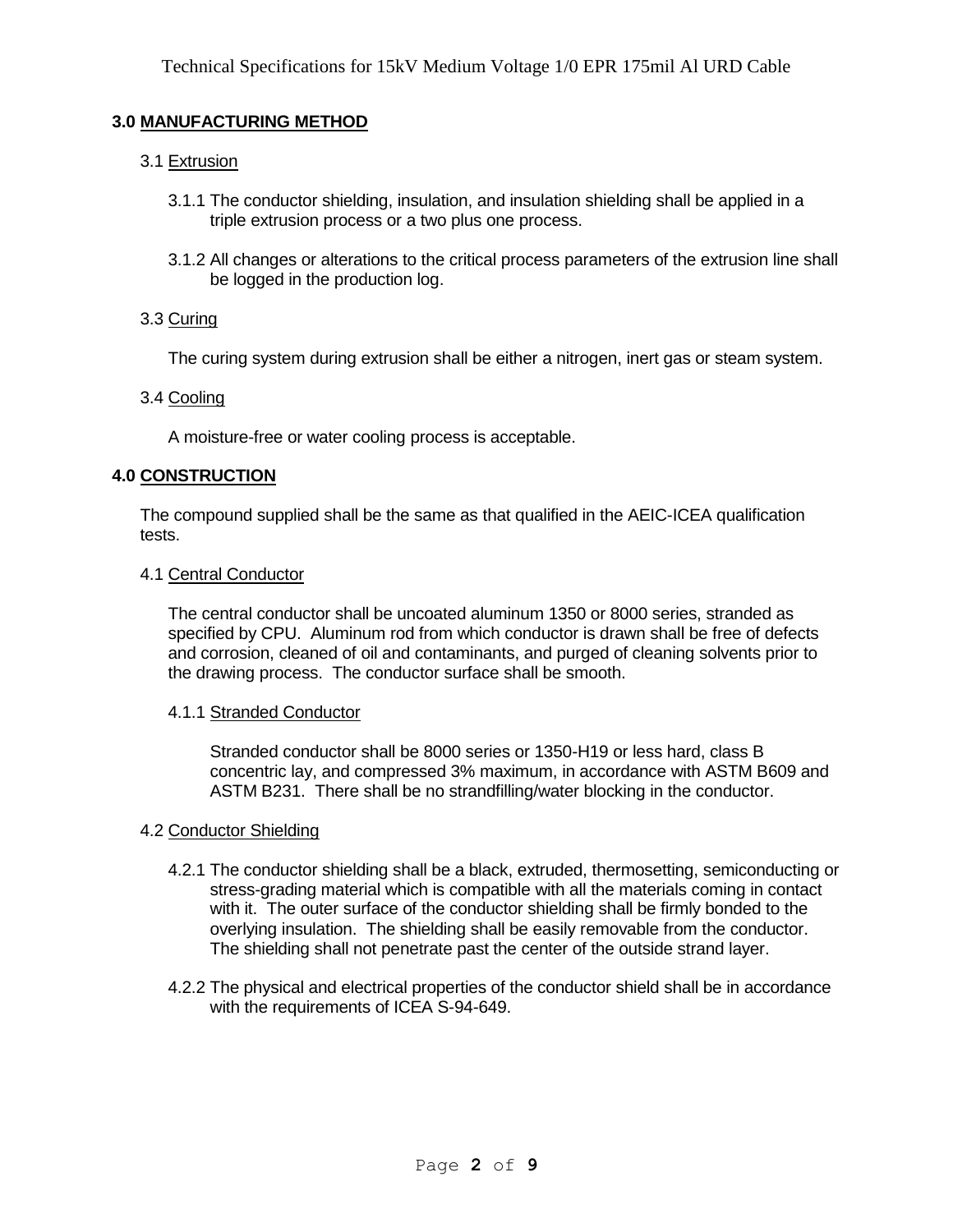### 4.3 Insulation

- 4.3.1 The insulation compound shall be ethylene propylene rubber based material and contain no more than 72% ethylene by weight and less than 1% polyethylene by weight.
- 4.3.2 The insulation shall be extruded directly over and firmly bonded to the conductor shielding.
- 4.3.3 The minimum point insulation thickness shall be 165 mils. The maximum point insulation thickness shall be 205 mils.

### 4.4 Insulation Shielding

- 4.4.1 The insulation shielding shall consist of a black, extruded, thermosetting, semiconducting, or stress control layer of polymeric material extruded directly over the insulation. The material shall be completely compatible with the insulation.
- 4.4.2 The insulation shielding shall be readily distinguishable from the insulation and shall be legibly identified as semiconducting or stress control layer by means other than indent printing.
- 4.4.3 The minimum and maximum thickness of the insulation shielding shall be in accordance with ICEA S-94-649.
- 4.4.4 The physical and electrical properties of the insulation shield shall be in accordance with ICEA S-94-649.

#### 4.5 Full Copper Concentric Neutral

- 4.5.1 A concentric neutral conductor consisting of round annealed, uncoated copper wires in accordance with ICEA S-94-649, shall be applied helically over and in contact with the insulation shielding.
- 4.5.2 The conductivity of the concentric neutral shall be a full neutral. The number and size of concentric neutral wires shall be as shown in ICEA S-94-649, Table 6-2.

#### 4.6 Overall Outer Jacket

The overall outer jacket shall consist of a black, linear, low-density polyethylene compound. The jacket shall be nonconducting. The jacket shall be an extruded-to-fill type.

- 4.6.1 The nonconducting jacket shall meet the physical and aging requirements of ICEA S-94-649.
- 4.6.2 The cable shall be manufactured such that the concentric neutral wires are equally spaced and remain in contact with the underlying extruded insulation shielding after application of the overall jacket.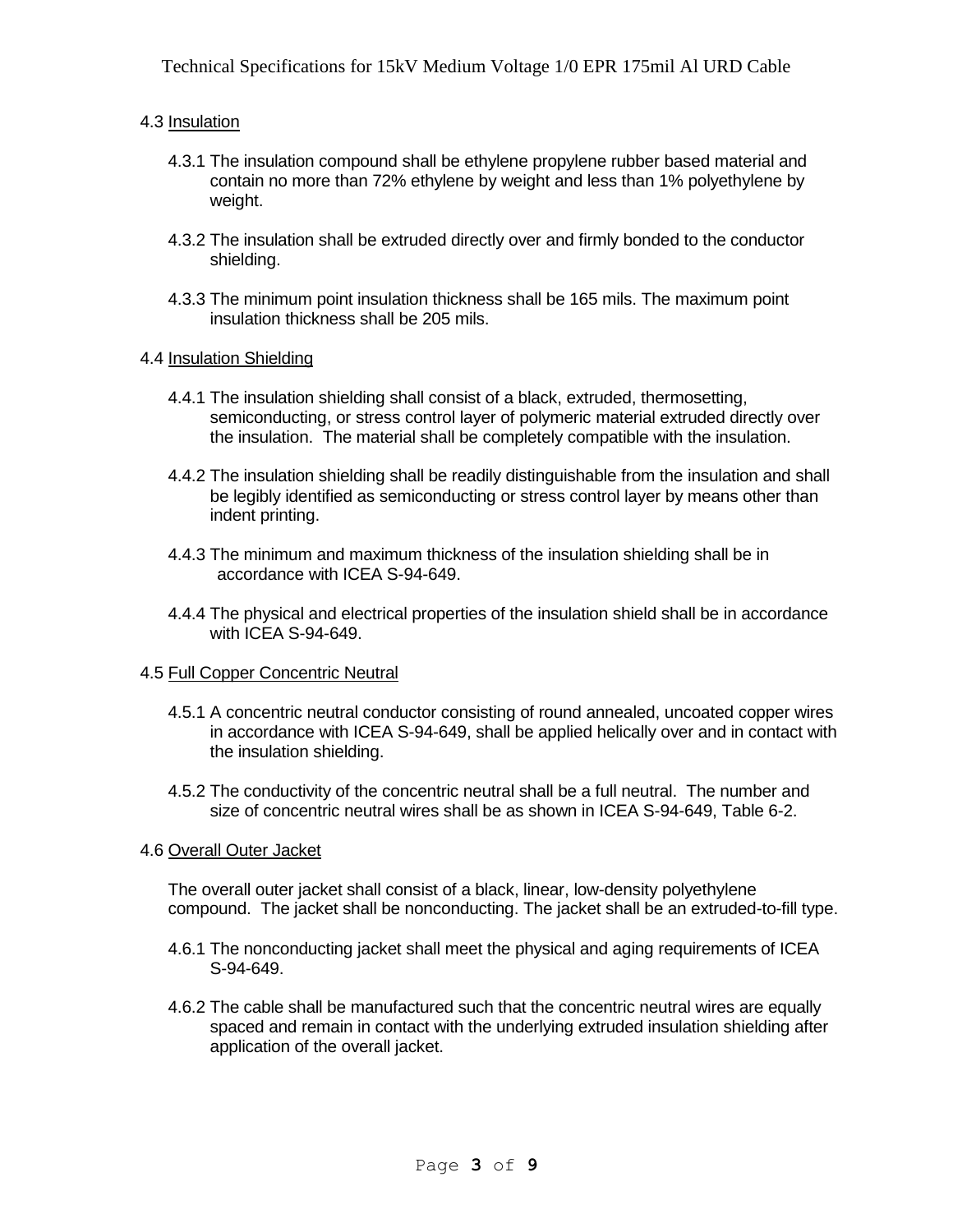# **5.0 CABLE IDENTIFICATION**

- 5.1 The center strand of stranded conductor cable shall be indent printed with the manufacturer's name and year of manufacturer at regular intervals with unindented surfaces not exceeding 12 inches.
- 5.2 The outer surface of the jacket of each cable shall be durably and legibly marked throughout its length in accordance with ICEA S-94-649 including month and year of manufacturing, and additionally, a lightning bolt symbol (in accordance with ANSI C2). Identification marking shall be of the indent-printing type. The depth of the indentation shall not result in the violation of the minimum jacket thickness as required by ICEA S-94- 649.
- 5.3 Sequential footage numbers shall be clearly printed throughout the cable length at 2-foot intervals. Sequential footage numbers shall not be repeated on any single order. Sequential footage numbers may be of the indent-printing type with the indentation highlighted with white or silver colored ink or surface printed. The depth of the indentation shall not result in the violation of the minimum jacket thickness as required by ICEA S-94- 649.
- 5.4 The outer surface of the jacket of each cable shall be marked with three (3) extruded, continuous, longitudinal, highly visible opaque red stripes spaced 120° apart. The nominal dimensions of the stripes shall be in accordance with ICEA S-94-649.

# **6.0 QUALITY ASSURANCE**

#### 6.1 Quality System

The cable manufacturer shall have a quality system in place that meets the requirements of ISO-9001.

#### 6.2 Plant Certification

To qualify as a bidder, the following information shall be submitted for the specific cable manufacturing plant where the cable will be made:

- 6.2.1 Plant location.
- 6.2.2 Description of the extrusion equipment used, including positioning of extruders.
- 6.2.3 Description of the curing process and equipment used.
- 6.2.4 Description of the cooling down process used.
- 6.2.5 Description of the compound inspection process used.
- 6.2.6 Description of the compound handling system used from the shipping vehicle to the extruder.
- 6.2.7 Description of the statistical quality control method used.
- 6.2.8 List of five previous customers supplied from this plant with contact names and telephone numbers.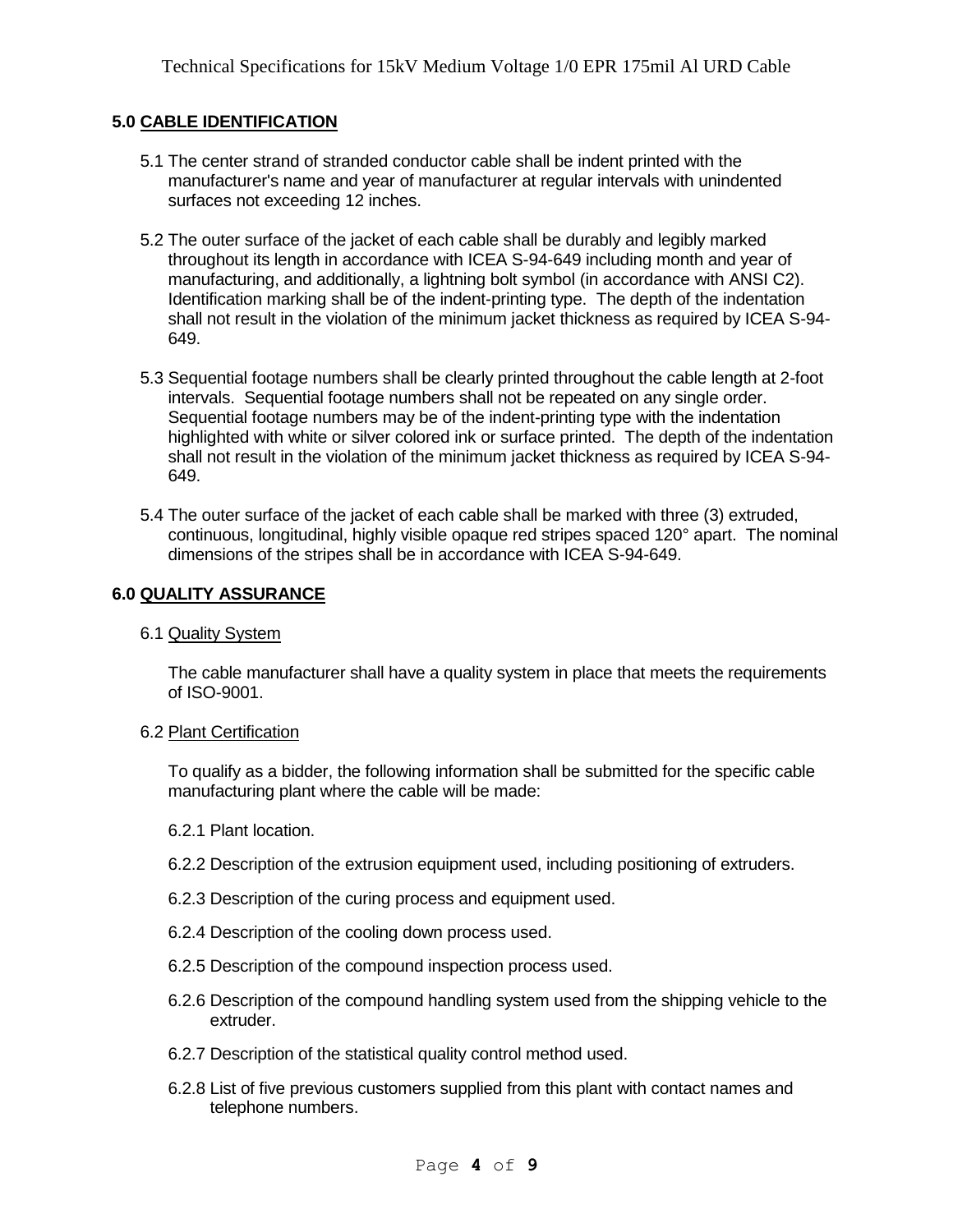# **7.0 TESTING AND TEST METHODS**

### 7.1 Qualification Tests

One certified copy of the results of ICEA S-94-649, and AEIC CS8 qualification tests on specified cable shall be provided. Cable with a number 1/0 conductor size is the preferred size for the qualification tests.

### 7.2 Production Sampling Tests

Production sampling tests shall be made in accordance with ICEA S-94-649.

### 7.3 Production Run Certified Test Reports (CTR)

### 7.3.1 General Requirements

The following general information shall be included in the CTR: plant identification, process description, CTR number, purchase order number, manufacturer shipment number, reel count, shipment footage, cable core extruder/CV line identifier, and jacket line identifier. The CTR shall list the compound, and the facility where the compound was manufactured and where it was mixed. Any changes or modifications made to the compounds shall be noted in the CTR.

### 7.3.2 Measurement Data

The following CTR production run data shall be provided for all cable produced: minimum point thickness for the conductor shield; the minimum and maximum point thickness for the insulation, insulation shield and jacket; minimum diameter and maximum diameter for the insulation and insulation shielding. This production run data shall be provided for each shipping reel and shall be traceable to the production log.

# 7.4 Tests on Completed Cables

Tests on completed cable and partial discharge test shall be made in accordance with ICEA S-94-649.

# **8.0 ACCEPTANCE TESTS**

#### 8.1 Shipping and Labeling Requirements

The cable manufacturer shall email the reports identified in Section 8.2 Shiree Smith, Senior Buyer, at [ssmith@clarkpud.com.](mailto:ssmith@clarkpud.com)

#### 8.2 Report and Sample Requirements

One certified copy of the reports of all test data and dimensional measurements, including X-Y plots when appropriate, shall be furnished for each master reel of cable to be shipped.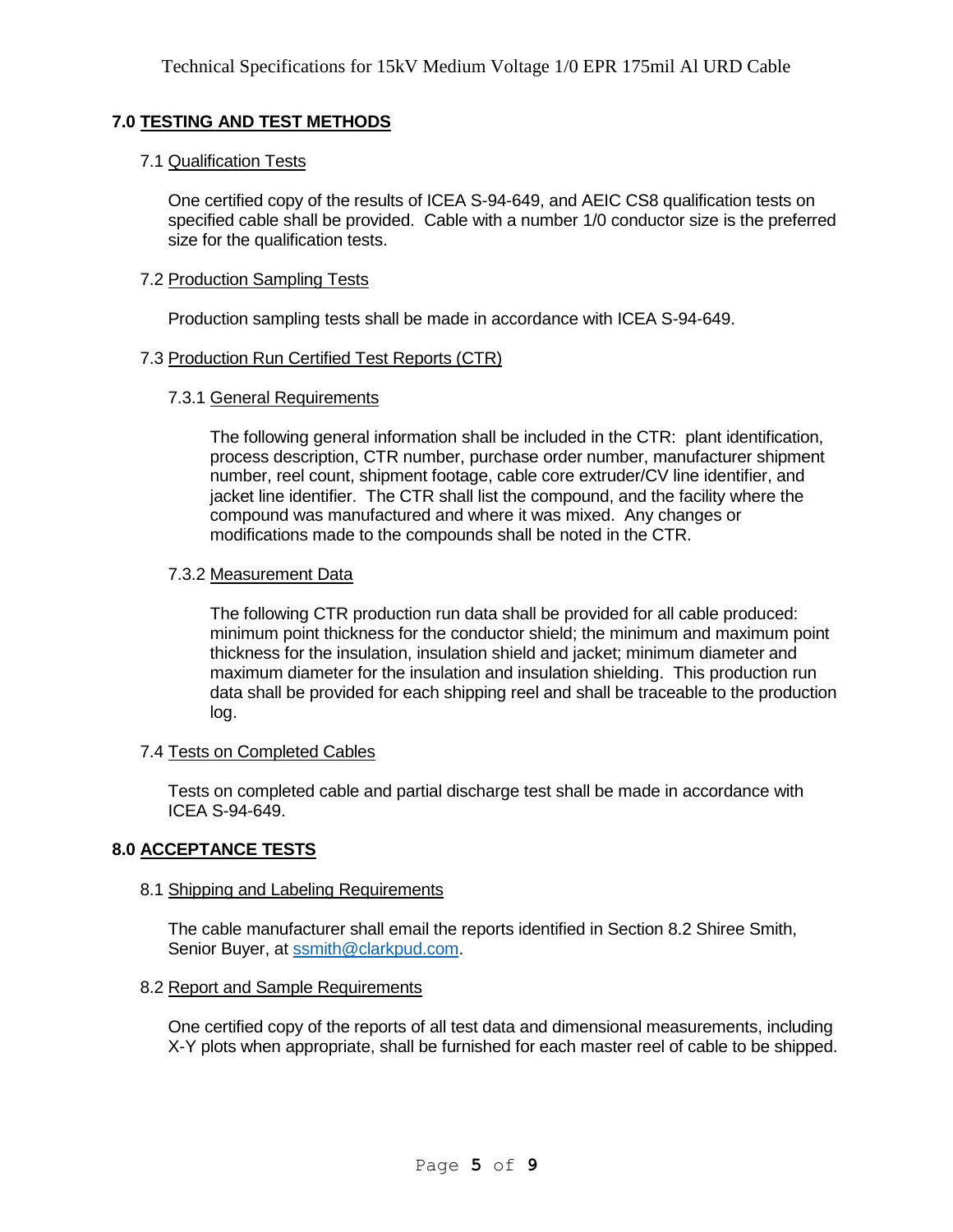### 8.3 Sampling by the Utility

A twenty-four inch sample shall be available on the inner end of each cable reel. The sample shall be an extension of the cable through the reel flange and stapled to the flange.

### 8.4 Performance Acceptance Tests

Performance acceptance tests may be conducted on samples from each reel of cable to be accepted based on the procedures contained in this specification. The testing and examinations of cable samples may be performed by the utility or its authorized agent. All test procedures, examinations, and their results shall conform to ICEA S-94-649 except as specifically noted. Failure of a sample to satisfy the requirements of any section of this specification may be cause for rejection of that shipping reel of cable. Clark Public Utilities or its authorized representative reserves the right to refuse installation of any cable not meeting the requirements of this specification.

### 8.5 Tests that May be Performed on 24 Inch Cable Samples

- 8.5.1 The cable jacket may be visually inspected for correct markings and any surface damage to the cable jacket.
- 8.5.2 The cable jacket may be measured to determine the minimum and maximum thickness.
- 8.5.3 With the jacket removed, the copper concentric neutral wires may be examined for defects, uniformity of spacing around the cable, and lay. The number of strands may be counted and the wire size measured.
- 8.5.4 With the copper concentric neutral wires removed, the insulation shield may be visually inspected for correct markings and surface damage. The volume resistivity and the bond strength (or stripping tension) may be measured.
- 8.5.5 With the insulation shield removed, the insulation may be visually inspected for contaminants, voids, and protrusions. Any questionable areas may have wafer samples taken which may be examined.
- 8.5.6 The volume resistivity of the semiconducting conductor shield may be measured.
- 8.5.7 The conductor may be inspected for manufacturer identification, lay, protrusions, and defects. The outside diameter of the conductor may be measured. The number of strands may be counted and measured for wire size.

# **9.0 SHIPMENT AND REELS**

- 9.1 Packing and Sealing
	- 9.1.1 Cable shall be supplied in one continuous length for each reel. Length shall be +5% to 0% of the length specified for each reel.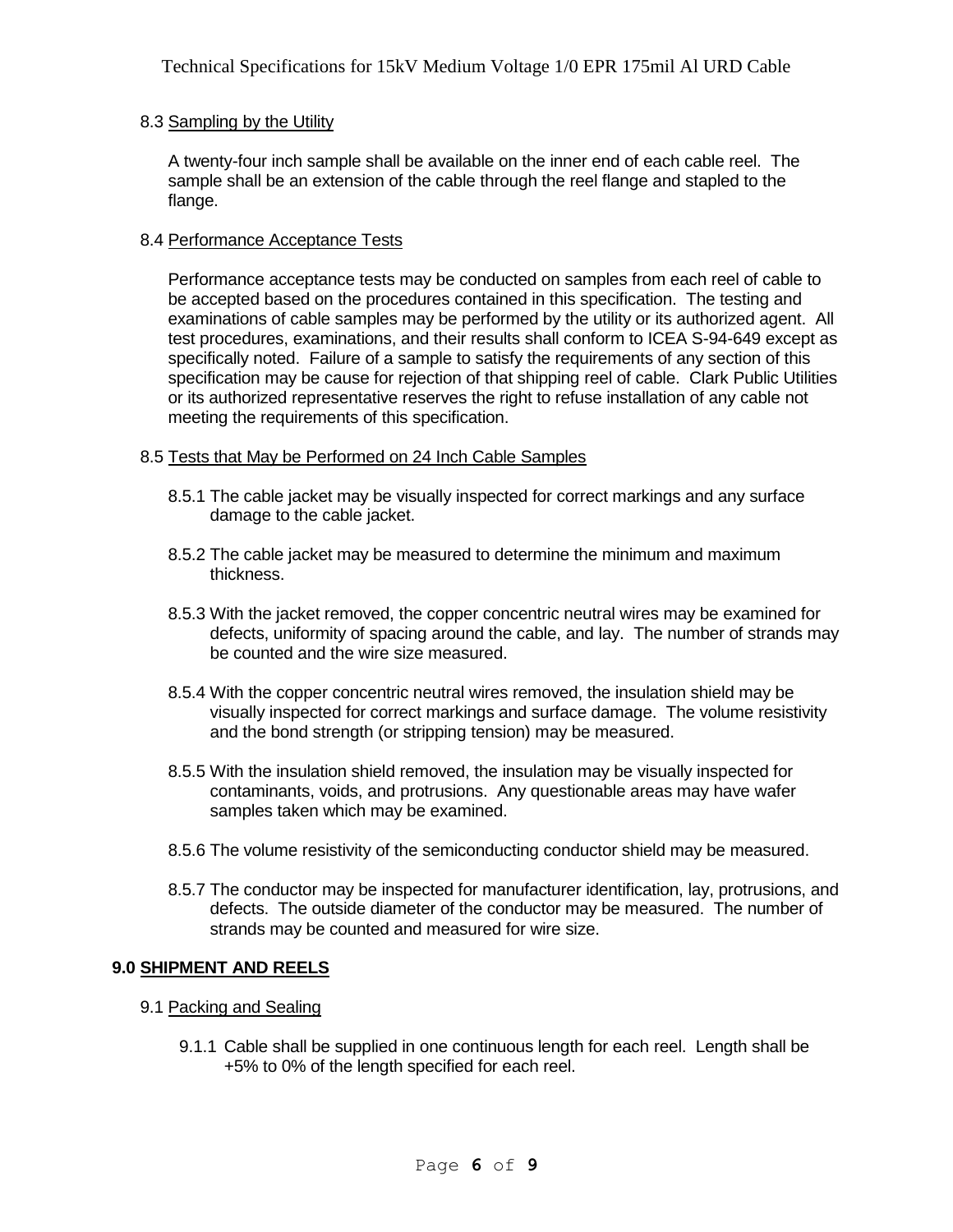- 9.1.2 Each end of the cable shall be firmly and properly secured to the reel. Care shall be taken to prevent looseness of reeled cable. The cable end attached through the interior of the reel shall be fastened in such a manner that it remains attached as the cable is dispensed from the reel and does not interfere with other reels or waste cable.
- 9.1.3 There shall be a minimum 2-inch clearance between the outer edge of the reel flange and the surface of the outermost layer of cable.
- 9.1.4 Watertight seals shall be applied to all cable ends to prevent entry of moisture during transit and outside storage prior to installation. All reels shall have Class 2 protection over the outer layer of cable in accordance with NEMA WC 26.

# 9.2 Reels

Unless otherwise specified, all reels shall:

- $\bullet$  Be NEMA Standard non-returnable wood reels free of damaging protrusions, e.g., nails, staples, etc.
- Use steel bushings to line reel arbor holes.
- Have a minimum drum diameter of 24 cable diameters.
- Have a maximum flange diameter of 58 inches.

### 9.3 Marking on Reels

Reel information shall be embossed on stainless steel or aluminum tags permanently attached to the outside of the reel. Paper reel tags even if glued to a metal backing are not acceptable. The manufacturer shall label each reel as follows:

- Manufacturer's name, shipping reel number, factory reel number, and/or any other information to determine the origin of the cable.
- Purchaser's purchase order number
- Net weight, gross weight, and tare weight
- Length of cable
- Beginning and ending sequential footage numbers
- Type of cable
- Type, size, and stranding of conductor
- Thickness and type of insulation
- Voltage rating of cable
- Date of manufacturer and location
- DO NOT UPEND. Minimum 2 inches high, bright red or orange. An appropriate symbol such as a reel on its side with a red circle around it and a diagonal line through it is acceptable.
- All reels shall be traceable to the production log.

#### 9.4 Shipping Instructions

The cable shall be shipped on flat bed vehicles. Enclosed vans will be rejected. The cable shall be shipped with the reel flanges vertically oriented. The reels must be secured to prevent flanges of one reel from damaging the cable on another reel. Reels shipped in enclosed trucks, lying horizontally on the flange, or stacked more than one high will be rejected.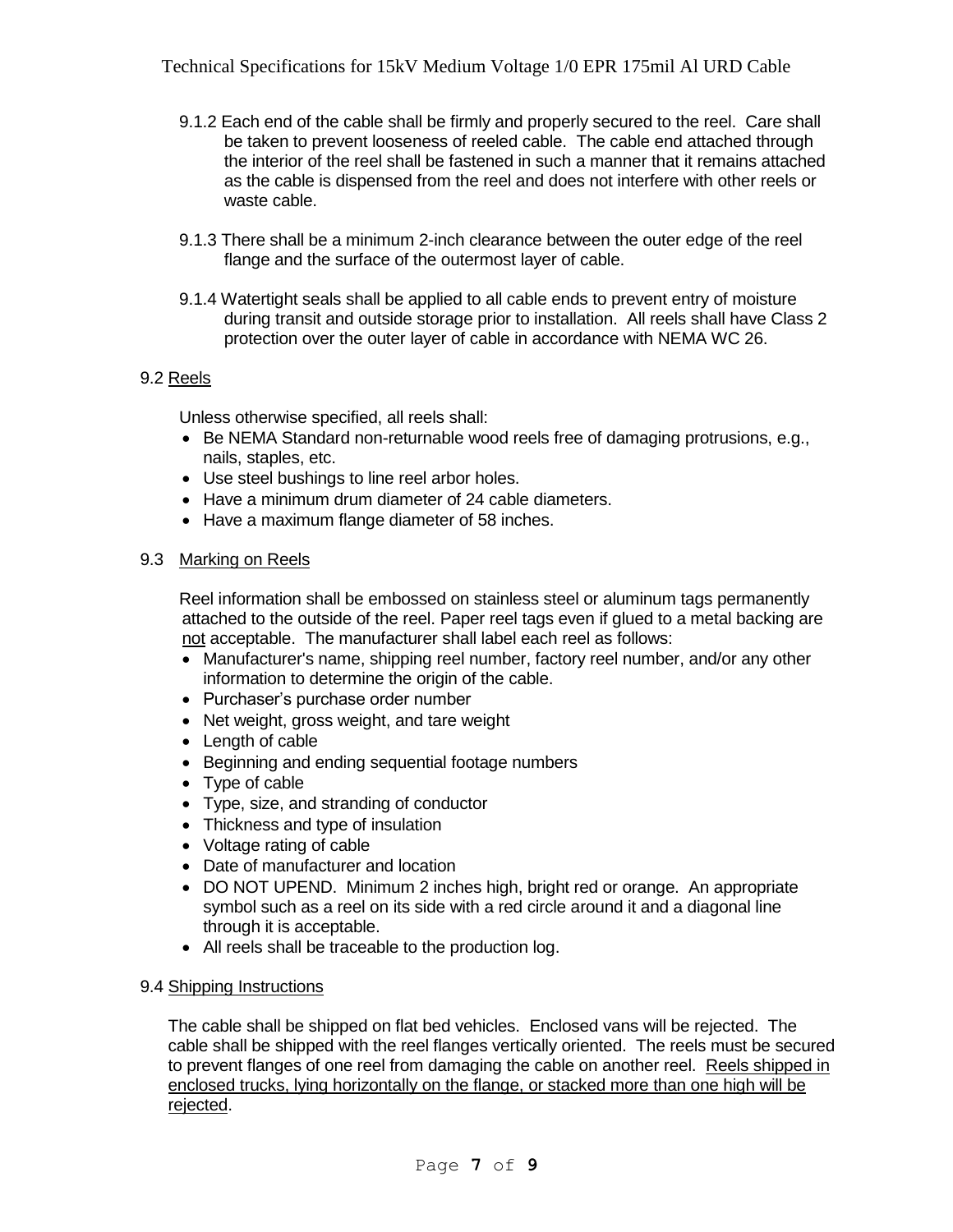# **10.0 WARRANTY**

The vendor warrants that the cable furnished is free from defects in material and workmanship for a period of not less than 40 years and agrees to replace any material that is unsuitable for operation or fails in operation during normal and proper use.

### **11.0 BID REQUIREMENTS**

- 11.1 The bid shall clearly identify all compounds, the supplier name, plant location, and any modifications to the compounds.
- 11.2The bid shall include plant certification as outlined in Section 6.2 of the technical specifications.
- 11.3 The bid shall include a history of in-service records and a history of the proposed compound.
- 11.4 The bid shall include the manufacturer's most current written copies of the following:
	- (a) The certified copy of the AEIC ICEA Qualification Test report for the compounds, materials, design, and processes which are to be used in manufacturing the specified cable.
	- (b) Procedures covering repair or rework of the layers outside of the cable core.
	- (c) Procedures, including examples, of production run sample selection, wafer selection, and wafer dimensional data recording.
	- (d) Procedures for re-sampling, hold tagging, and scrapping of portions of the cable run.
- 11.5 The bid shall include a bid data sheet for each item and any alternates.

#### 11.6 ANY BID THAT DOES NOT CONTAIN ALL OF THE INFORMATION REQUESTED IN 11.1 THROUGH 11.5 WILL NOT BE EVALUATED.